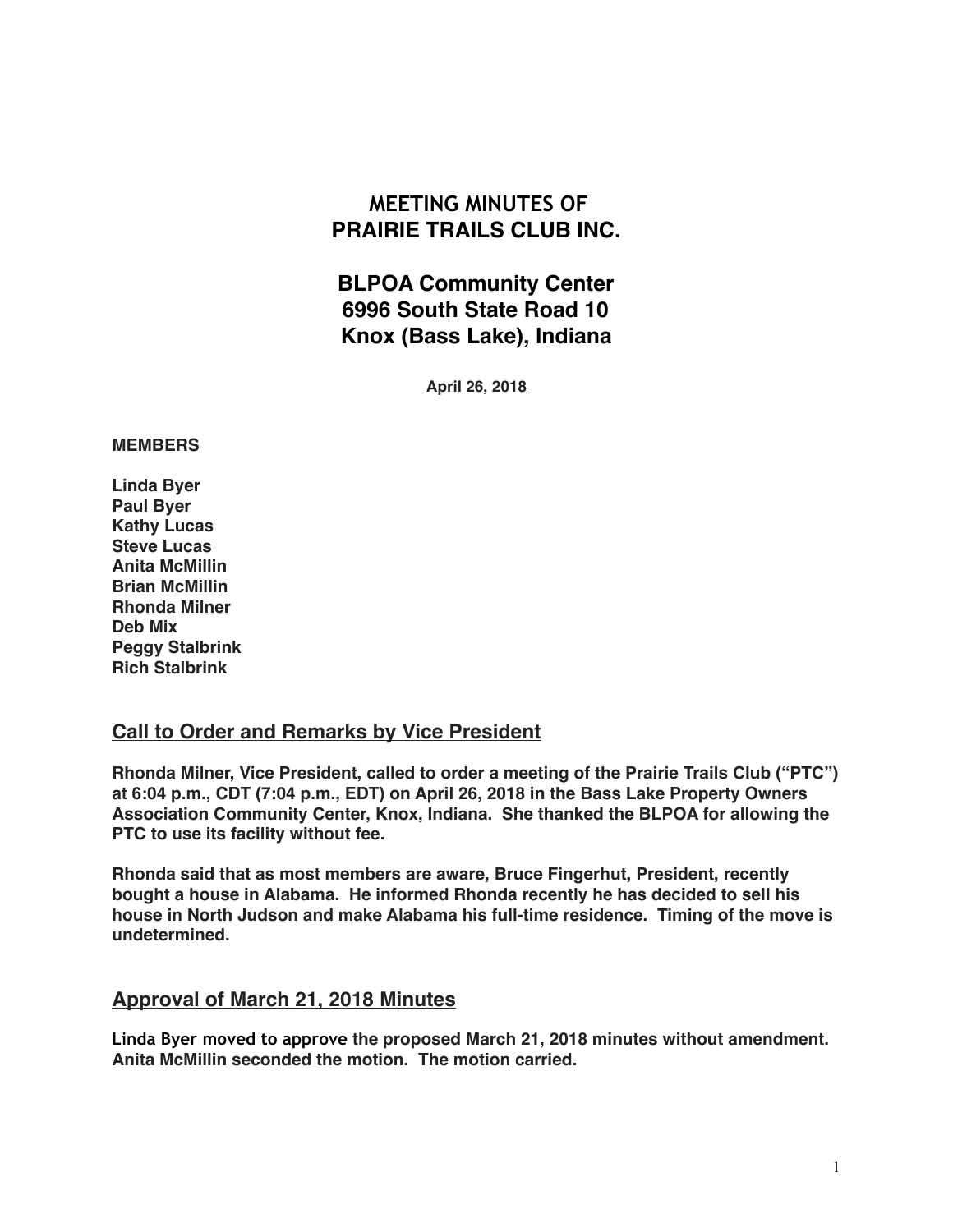## **Update on Wine Time Club Donation for Karen Wittig Dedication**

**Kathy Lucas thanked Brian and Anita McMillin for leading the effort by the Wine Time Club of Bass Lake for a bench along the Erie Trail memorializing Karen Wittig, a friend and a dedicated member of the PTC and our Board of Directors. She also thanked "Brian and Anita for inviting Steve and me to the April 18 Wine Time Club meeting at their home. Brian presented a check from the Wine Time Club to develop the memorial, and he added his thoughts of support for Dr. Greg Wittig and family in this time of great sadness."** 

**Brian reported he spoke wth Greg on April 21. He said Greg is aware of the initiative to create the trailside memorial for Karen, but he added "the time is not yet quite right to have a detailed discussion about site selection" or the wording of a memorial plaque. Overall, "Greg is doing well" and would like to have a bike ride to honor Karen.** 

**During the PTC meeting, Brian and Kathy cosigned a letter from our organization to Greg outlining the Wine Time Club donation and seeking Greg's permission for us to move forward. Sites were suggested that might be appropriate for bench placement, including one at the intersection of the Erie Trail and Starke County Road 800 South. Brian will chair a PTC committee to help bring plans to fruition.**

# **Treasurer's Report**

**Kathy circulated a written copy of the Treasurer's Report among the members. Included were statements from the First Farmers Bank & Trust and from the Northern Indiana Community Foundation, as well as the following summary:** 

### **1) First Farmers Bank & Trust**

| Balance forward from 3/21/18                                          | \$7,404.94          |
|-----------------------------------------------------------------------|---------------------|
| <b>Deposit 3/22/18</b>                                                | \$30,00             |
| (Dues P. Bohac & \$5 donation)<br>(Dues R & P Stalbrink)              | 50.00               |
| Deposit 4/4/18<br>(Hardesty Grant)<br>(NICF: The Hive Grant)          | 12,000.00<br>750.00 |
| Payment to The Market newspaper (24.00)<br>(Ad for 5K Color Walk/Run) |                     |
| <b>Deposit 4/19/18</b><br>(Wine Time Donation for K. Wittig bench)    | 350.00              |
| — <i>( IIAAIIA (</i> A A I <i>IAA IA</i>                              |                     |

 **Transfer 4/23/18 from PayPal 130.18** *(Dues Wittigs-\$50; D. Lucas-\$50 & \$10 donation; and J.Milausnic \$50 on 3/24/18)* 

 **\$13,285.38**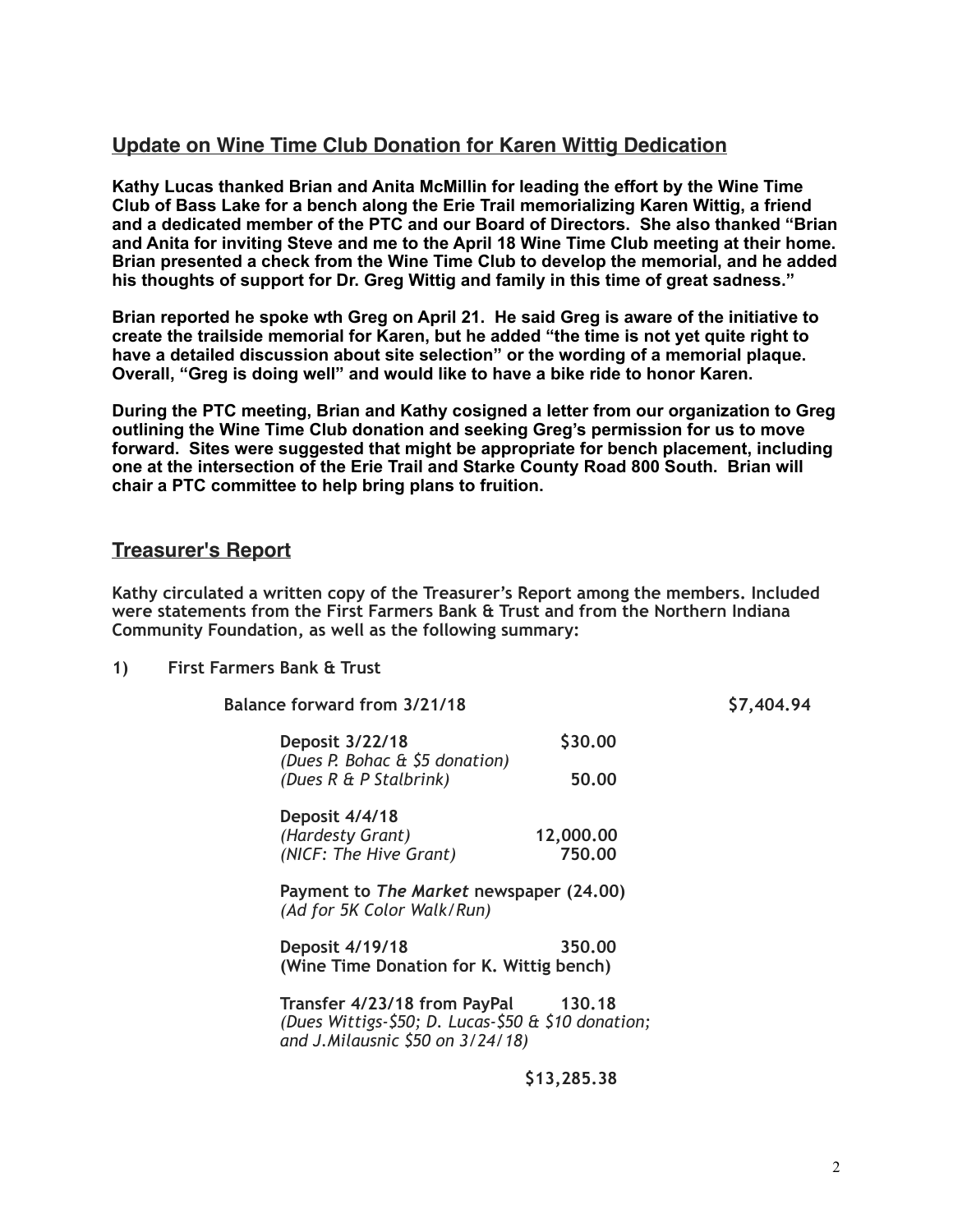| Ending FFBT balance as of 3/21/18                                                                         | \$20,690.32 |
|-----------------------------------------------------------------------------------------------------------|-------------|
| Northern Indiana Community Foundation<br>(Interest & dividends of \$9.86 less administrative fee of \$95) | \$9,895.82  |
| Total of two accounts                                                                                     | \$30,586.14 |

**Rich Stalbrink moved to approve the Treasurer's Report as submitted. The motion was seconded by Deb Mix. The motion carried.**

# **Report of Restricted and Unrestricted Use Funds in the PTC Treasury**

**Kathy said during the March 21 meeting Paul Byer asked which funds were generally available for PTC spending and which funds had use restrictions. She said he asked an important question and was promised a response at tonight's meeting. By their terms, grants or donations may be limited to particular purposes and may also have a deadline when they must be expended or outstanding amounts would revert to the donor.**

**Steve reminded members that Kathy advanced from her personal account the \$275 IRS fee required to process the PTC's application for 501(c)(3) status. At about the same time, she applied on behalf of the PTC for a Greenways Foundation grant for the amount of the IRS fee. When the Greenways Foundation later awarded the grant, rather than take it as reimbursement, Kathy donated the \$275 to the PTC on the condition that it would be "earmarked for wayfinding or interpretive signage". This condition was set forth in the July 11, 2017 minutes. With recent generous grants for signage from the Luminous Foundation and from the Hardesty Memorial Fund Endowment, maintenance and other purposes are now viewed as more pressing needs. These minutes should reflect that Kathy has waived the restriction. The \$275 amount is now changed to the status of an unrestricted purpose.**

**Steve added that the earliest outstanding grant was from the Luminous Fund in late 2016. The BIC Committee communicated with Kathy Carrier in late 2017 to describe a possible collaborative effort with the Starke County Highway Department that could maximize funding effectiveness if spending were deferred. Kathy Carrier indicated she supported such a collaborative effort and agreed to a deferral. The BIC Committee is now actively engaged with the Highway Department and will, within the next month, ask the Starke County Foundation to release Luminous Fund grant money so we can move ahead.**

**Kathy said the NICF Hive grant is flexible as to purpose. The grant "provides general support for the operations and programming of the Prairie Trails Club." It seems well designed to help us prepare for the 5K Color Walk/Run. For purposes of this report the grant is described as having an "unrestricted purpose", but the Hive grant does have a use deadline.**

**Rich reflected that it's important for the PTC to apply grant amounts to their intended purposes before the grant expires. Neither the donor nor trail users are well served by reversions. Kathy agreed and said our recent success with grant making applications now "keeps me up at night" with concerns for meeting deadlines. She distributed an**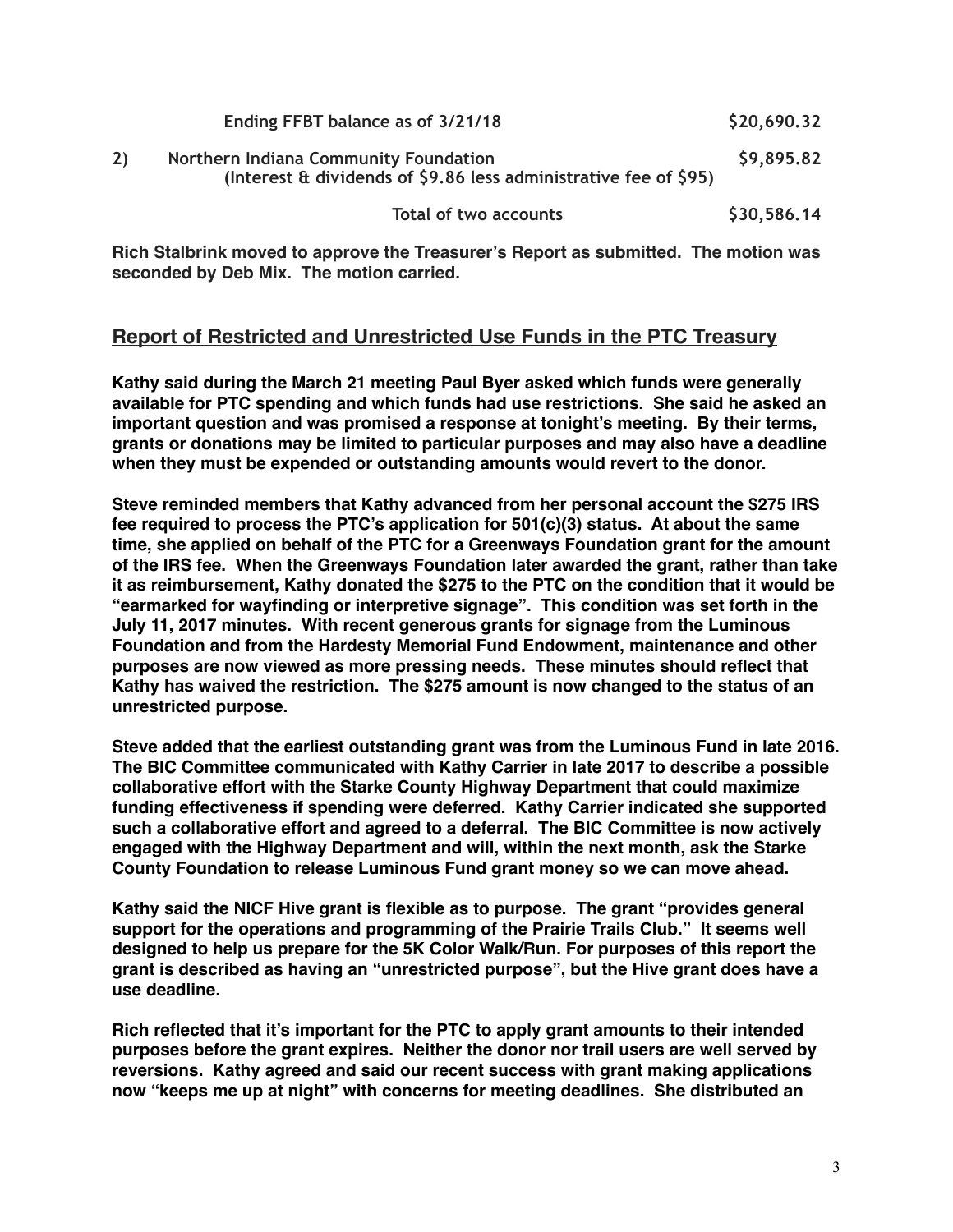**overview with very general descriptions of grant purpose. She added that in applying funding from various grants, however, the particular terms should be carefully reviewed.**

**Kathy circulated a written overview of restricted and unrestricted purpose grants. The substance of the overview is set forth below. At the request of several members, the overview is augment with deadlines in [brackets].**

#### **RESTRICTED PURPOSE GRANTS/DONATIONS**

|                                                                         |                                      |                                                                                   |        | [see above]                                                                                                                                                                                                                                                                                |  |  |  |  |
|-------------------------------------------------------------------------|--------------------------------------|-----------------------------------------------------------------------------------|--------|--------------------------------------------------------------------------------------------------------------------------------------------------------------------------------------------------------------------------------------------------------------------------------------------|--|--|--|--|
|                                                                         |                                      |                                                                                   |        |                                                                                                                                                                                                                                                                                            |  |  |  |  |
|                                                                         |                                      |                                                                                   |        |                                                                                                                                                                                                                                                                                            |  |  |  |  |
|                                                                         |                                      |                                                                                   | 12,000 | [3/13/19]                                                                                                                                                                                                                                                                                  |  |  |  |  |
|                                                                         |                                      |                                                                                   | 350    | [timely]                                                                                                                                                                                                                                                                                   |  |  |  |  |
|                                                                         |                                      |                                                                                   | 100    | [timely]                                                                                                                                                                                                                                                                                   |  |  |  |  |
|                                                                         |                                      |                                                                                   |        |                                                                                                                                                                                                                                                                                            |  |  |  |  |
|                                                                         |                                      |                                                                                   |        |                                                                                                                                                                                                                                                                                            |  |  |  |  |
|                                                                         |                                      |                                                                                   |        |                                                                                                                                                                                                                                                                                            |  |  |  |  |
| UNRESTRICTED PURPOSE GRANTS/DONATIONS                                   |                                      |                                                                                   |        |                                                                                                                                                                                                                                                                                            |  |  |  |  |
|                                                                         |                                      |                                                                                   |        |                                                                                                                                                                                                                                                                                            |  |  |  |  |
| Greenways Foundation (K Lucas Reimbursement)<br>$501(c)(3)$ Application |                                      |                                                                                   | \$275  |                                                                                                                                                                                                                                                                                            |  |  |  |  |
|                                                                         |                                      |                                                                                   | 750    | [2/22/19]                                                                                                                                                                                                                                                                                  |  |  |  |  |
|                                                                         | NICF The Hive (K Lucas Presentation) | Connectors other than S13<br>K. Wittig Memorial Bench<br>K. Wittig Memorial Bench | TOTAL  | Luminous Fund Grant 1 (2016) Signage for W. Bass Lake Connector (S13) \$1,000<br>Luminous Fund Grant 2 (2018) Signage for W. Bass Lake Connector (S13) 5,000 [9/1/18 update]<br>Hardesty Memorial Fund Grant Wayfnding & Interpretive Signage for Erie Trail, North Judson and<br>\$18,450 |  |  |  |  |

**A significant portion of financial support for PTC activities comes from sources other than grants and donations that have specified purposes. These include membership dues and activities fees (now most notably the 5K Color Walk/Run). For this meeting Kathy provided a full summary of funds and the location of those funds, including their identification as restricted or unrestricted use.**

TOTAL \$975

#### **SUMMARY OF ACCOUNTS BY LOCATION**

| <b>TOTALS</b>                 | \$18,450.00       | \$12,136.14  | \$30,586.14  |
|-------------------------------|-------------------|--------------|--------------|
| Northern Ind. Com. Foundation | 6,000.00          | 3,990.82     | 9,895.82     |
| First Farmers Bank & Trust    | \$12,450.00       | \$8,240.32   | \$20,690.32  |
|                               | <b>RESTRICTED</b> | UNRESTRICTED | <b>TOTAL</b> |

### **5K Color Walk/Run Committee Report**

**Kathy provided a report on behalf of the 5K Color Walk/Run Committee. Donna Osborne placed a save-the-date ad in** *The Market* **and is promoting the event through a Facebook website.**

**Kathy said Peggy Bohac is speaking with North Judson town officials about the timing and needs for the event. The committee is exploring signage with Kenny Bailey. Most of the materials remaining from last year's event are being stored by Donna and Steve Os-**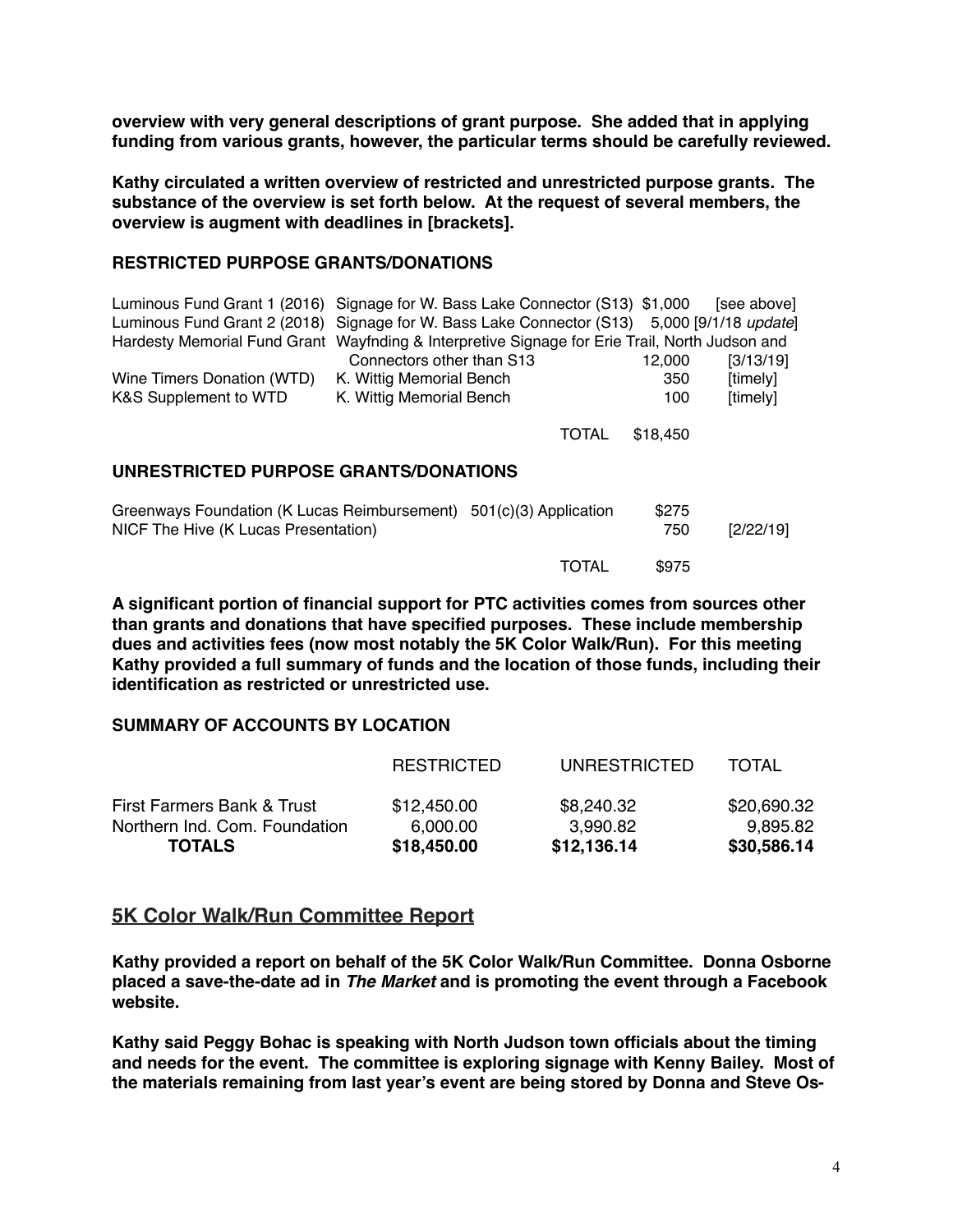**borne. "Within the next week or two we'll do an inventory of T-shirts and color packets to determine how much needs to be ordered."**

**Peggy Stalbrink and Linda volunteered to assist with organization. Deb volunteered to help with the event. Kathy gladly accepted their offers on behalf of the committee.**

## **BIC Committee Signage and Mapping Report**

**Steve reported that following review and membership direction on March 21 regarding black-and-yellow signage, the BIC Committee completed an inventory of needs. In an April 6 email he provided a list of needed signs and posts to Rik Ritzler, Starke County Highway Superintendent. The next day he spoke with Rik who said the listing was "okay" and that it would be included with a large Highway Department request circulated for bids. Steve said he sent Rik an email "earlier in the week to ask about the status" but has not yet received a response. He will follow up.**

**Steve reminded the members that also during the March meeting, Bruce discussed the possible purchase from "Imagine That" in North Judson of 20 new black-and-gold ERIE TRAIL signs. Bruce brought a sign from the original Erie Trail initiative west of County Road 100 West that was of similar design but with the prior designation for the "North Judson Erie Trail". Imagine That offered two alternatives and Steve said he hoped that tonight the membership would provide direction for moving forward. "When we approve a sign design, it could also form the basis for branding PTC business cards and perhaps a product available for purchase at an event such as the 5K Color Walk/Run or on our website."**

**The membership then reviewed the sign bids Bruce obtained from Imagine That. Amounts were stated for two types of signs. The first type provided for an aluminum base of .080 gauge that would be exterior vinyl covered. The second and more costly type would have a black powder base coat on aluminum.**

**Paul expressed the opinion that the second option was preferable. The resulting sign would be more durable and resistant to vandalism and would lend itself to repairs in some circumstances. Linda agreed and added that the latter option would provide a sign that should retain its vibrance for a longer period. Kathy said most powder coatings emit far lower VOCs than vinyl and are more environmentally friendly. Brian added the ERIE TRAIL sign was central to our purpose and we should seek good quality.**

**Deb recommended getting another local bid for the second option. She suggested that a representative of the BIC Committee contact Traffic Control Specialists in Knox for a quote.**

**Steve asked the membership whether there was agreement that the PTC should pursue the second type for ERIE TRAIL markers and that a second bid should be sought from Traffic Control Specialists. There appeared to be unanimity.**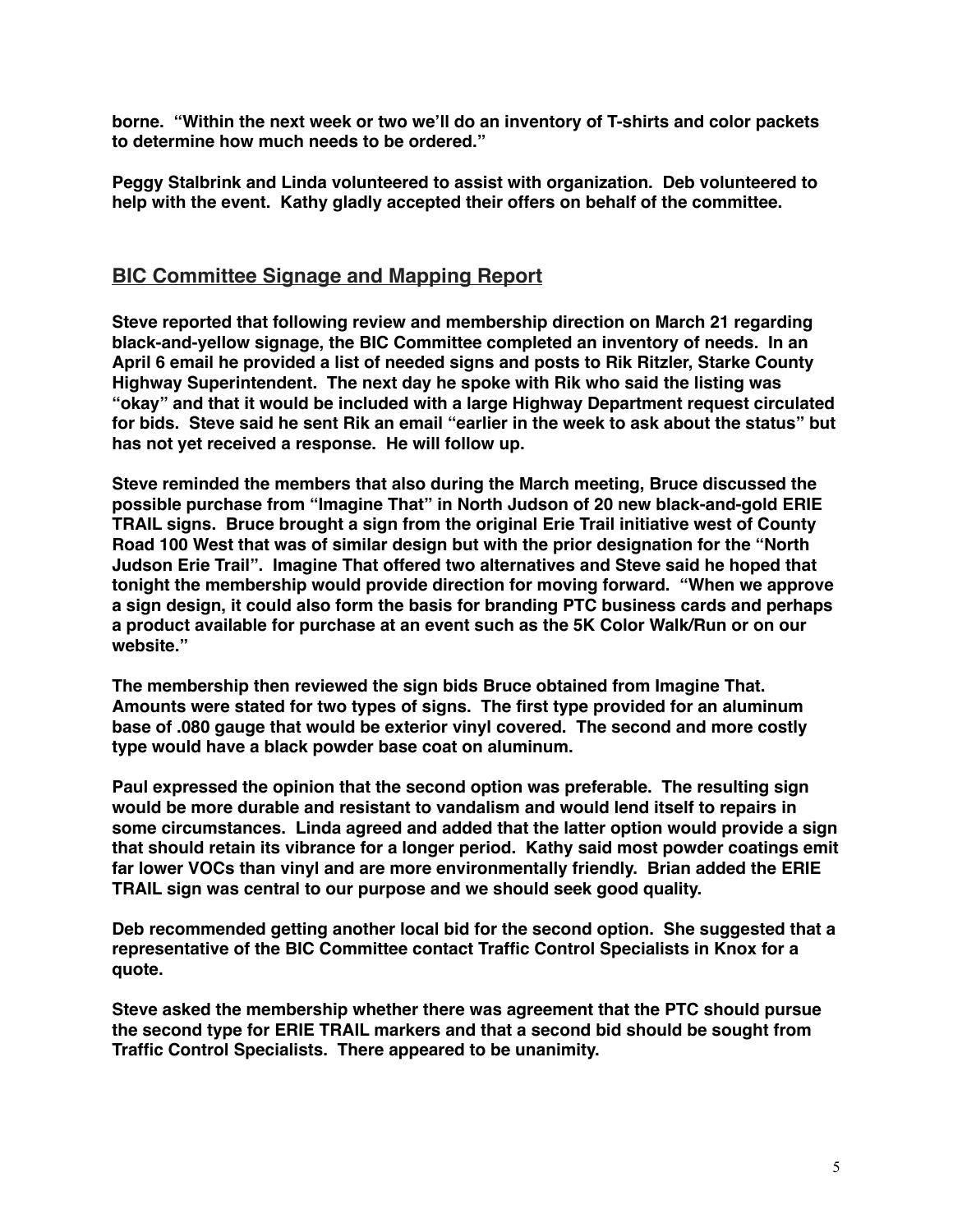**Linda moved that the membership approve the second type, which would apply powder coating, for black-and-gold ERIE TRAIL signage and that Traffic Control Specialists be invited to bid with the specifications referenced in the Imagine That bid. Kathy seconded the motion. The motion carried.**

**Kathy reported that on or about April 2, the much-anticipated Erie Trail signage was placed on the billboard at the intersection CR 450 East and CR 210 on the southwest end of Bass Lake. She repeated thanks to Kathy Carrier for funding and spearheading the effort. Brian said he and Anita observed the billboard during one of their frequent bike rides around Bass Lake and that he discussed the signage with Russell Blais. An April 26 image of the billboard follows:**



**Steve said late last year the PTC received conceptual approval from the North Judson Town Council and the North Judson Parks and Recreation Board for a sign at Norwayne Field to help visitors find the Erie Trail. He added signage is also needed for USBR 35 and the American Discovery Trail to get trekkers through North Judson. Funding from the Hardesty Memorial Fund Endowment can be used for this purpose. Steve said Peggy Bohac "got us on the Town Council agenda for the meeting on May 7 at 6:30 p.m., CDT to discuss needs and seek approval." He said it could be helpful if members who are able would attend the meeting and express support.**